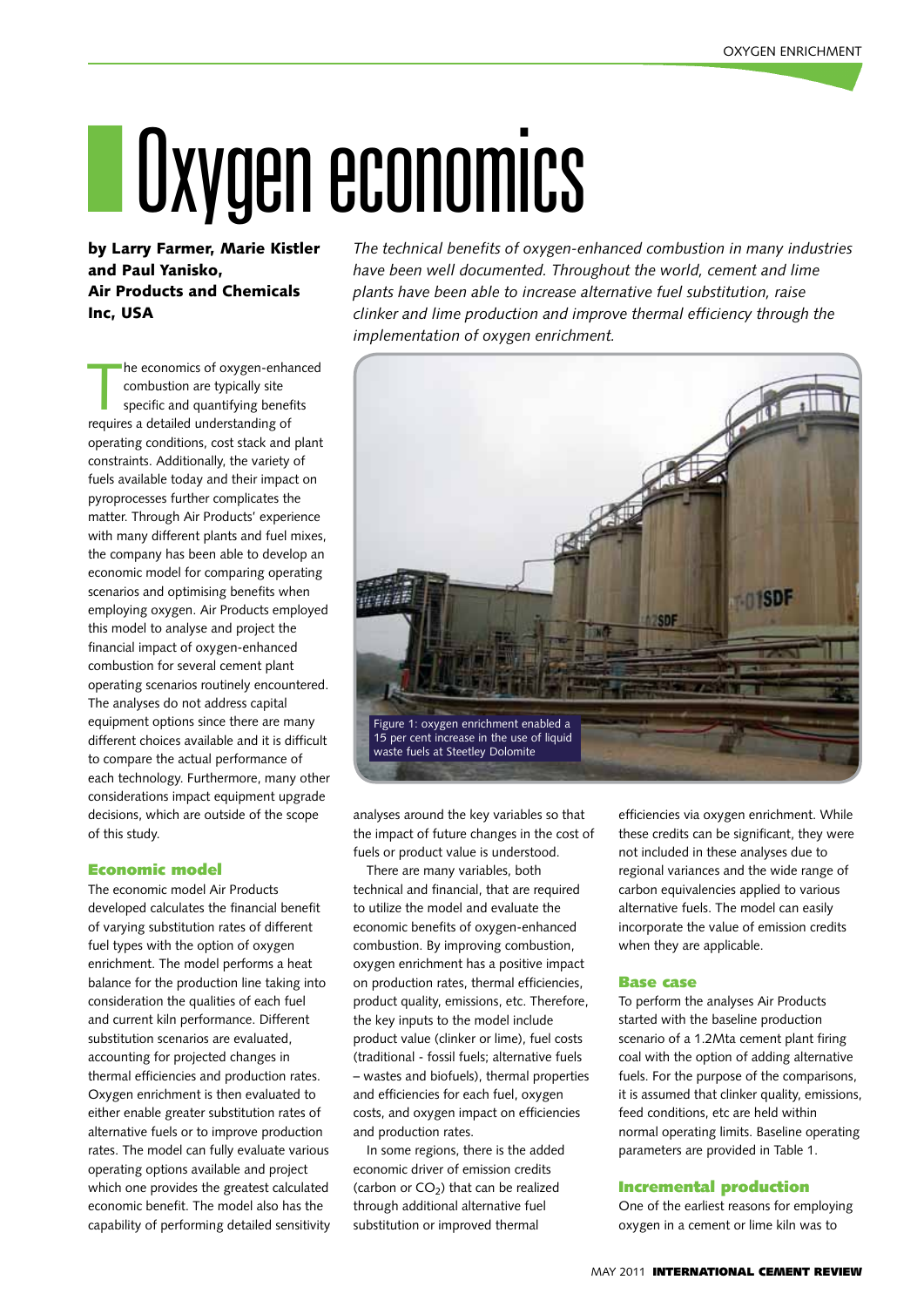increase production, especially when the production line was fan limited. By adding oxygen, a fan-limited line could add supplemental fuel and increase production without the burden of the added volume of air (mostly nitrogen). Prior to the late 1990s, the use of oxygen was usually not economical as lime and cement prices were too low to support its added cost. Through the years, lime and cement prices rose while the cost of oxygen decreased due to advances in air separation technology. Additionally, more efficient oxygen injection techniques were developed, helping improve oxygen utilisation and further reducing its cost. As a result, oxygen enrichment became viable at pulp and paper mills (captive lime kilns), commercial lime plants and cement plants during periods of robust market conditions. While current market conditions have lessened this demand in many regions, it is valuable to understand the factors that impact the economics of incremental production gain through oxygen enrichment and under what conditions it is economically feasible.

## Incremental production gain results

When evaluating incremental production gain through oxygen enrichment, it is important to note that the economics to support this gain are not burdened with a plant's fixed costs since there is relatively little capital expenditure required for an oxygen enrichment system (see panel). The primary costs for this incremental production are the oxygen, additional fuel, and additional feed. The oxygen cost is a function of its unit price and usage rate. Aside from enabling a production gain, oxygen also helps lower the specific fuel consumption due to improved combustion efficiencies and the fact that many of the thermal losses inherent to baseline operation are not affected by the incremental gain. So as production increases, the thermal energy per tonne of clinker produced generally decreases.

Air Products analysed a targeted production increase of eight per cent (~100,000tpa of clinker) for the baseline operation. From experience with many production lines, Air Products assumed an average oxygen utilisation ratio and specific energy reduction to arrive at annual oxygen and fuel costs. On average, a specific energy reduction of 3.7 per cent was observed for this increased level of production with oxygen enrichment. For the base case as defined, the net gain for the cement plant is US\$1.1m/yr (see Table 2, next page).

A sensitivity analysis was performed with the key drivers being clinker value, oxygen cost and the clinker/oxygen ratio. The economics are favourable with current market pricing as long as the incremental clinker tonnes/oxygen tonnes ratio remains above three. The location and design of the oxygen injector are important as they impact oxygen efficiency and the clinker/oxygen ratio.

#### Alternative fuels

Alternative fuel utilisation continues to increase as lime and cement producers seek to lower operating costs. Alternative fuels are more difficult to combust than traditional fuels due to variations in chemical and physical properties along with higher moisture contents. This negatively impacts temperature profile, air requirement, residence times, kiln stability, etc. which combine to cause the production line to function at a reduced capacity and thermal efficiency. Oxygen can be employed to help regain lost production and/or increase substitution levels that are limited by operating constraints.

For the analyses, Air Products aggregated the alternative fuels into a single fuel with an average cost of US\$20/t and calorific value of 3600kcal/ kg. These values are within the range associated with various sources of refuse

| Table 1: baseline operation       |                 |               |  |  |  |
|-----------------------------------|-----------------|---------------|--|--|--|
| Variable                          | <b>Baseline</b> | Cost/Value/t  |  |  |  |
| Avg. clinker production (tph)     | 151.6           | <b>US\$50</b> |  |  |  |
| Heat requirement (kcal/t clinker) | 730,000         |               |  |  |  |
| Primary fuel – coal (kcal/kg)     | 6400            | US\$100       |  |  |  |
| Operating days/year               | 330             |               |  |  |  |
|                                   |                 |               |  |  |  |

derived fuels (RDF) and some liquid waste fuels. In many instances, there are several different alternative fuels to consider, however plants tend to focus on maximising the substitution of the least expensive fuels which are of the type Air Products has incorporated into its evaluations.

#### Kiln de-rate

When substituting lower quality fuels for coal, there is generally a corresponding de-rate in clinker production. While production de-rates are recognised, they are difficult to predict and quantify prior to implementing the new fuels since there are many variables that impact operating conditions.

For the purpose of analysis, Air Products applied a one per cent de-rate for every 10 per cent of thermal energy supplied by the alternative fuel specified. For example, at a 25 per cent substitution rate, clinker production was estimated to be 2.5 per cent less than baseline operation. This probably under-predicts the impact at high substitution levels, but provides a reasonable estimate for the purpose of the calculations. In depressed market conditions, kiln de-rates are not a critical issue as lowering operating costs becomes the primary focus.

#### Reduced thermal efficiencies

Due to higher moisture contents and increased air requirements, thermal efficiency is lower when incorporating many commonly-used alternative fuels. While alternative fuel substitution enables a reduction in traditional fuels, it is generally not on a one-for-one basis due to the reduction in efficiency. To account for this in the analysis, Air Products applied a formula to determine the efficiency penalty compared to coal firing, based on substitution levels and differences in heating values. This is a simplified method for illustrative purposes. A more rigorous approach based on fuel composition is recommended for a more precise evaluation.

#### Alternative fuel results

When considering the use of oxygen to assist with the combustion of alternative fuels, Air Products analysed two separate scenarios. In the first case, the oxygen was employed to 'recover' the clinker de-rate as a result of alternative fuel substitution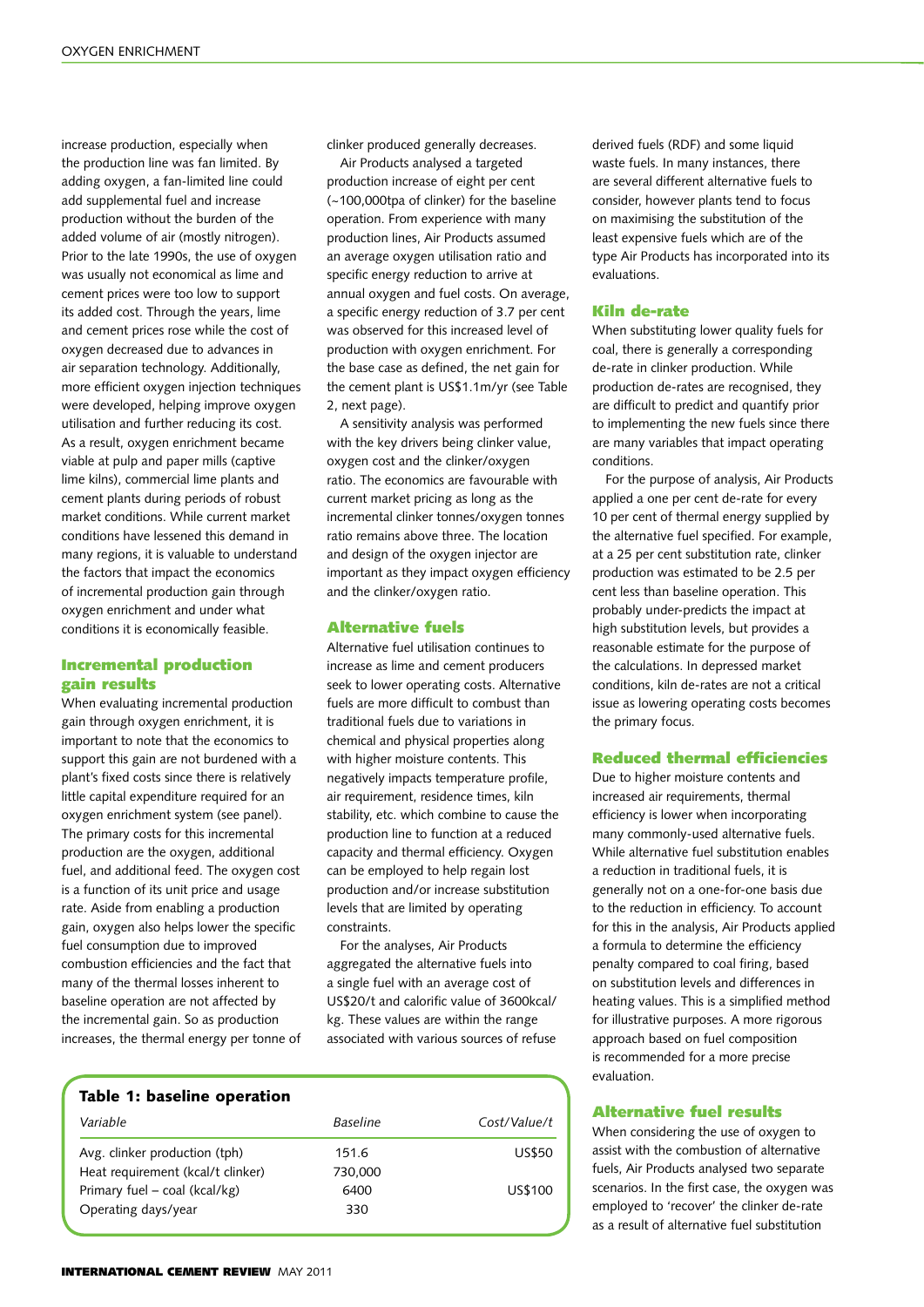# **Oxygen supply system and installation** requirements

**Oxygen is routinely delivered via tanker truck in liquid form to the customer site. The tanker off-loads liquid oxygen into specially-designed storage tanks (see Figure 2). When oxygen is required for the process, liquid oxygen passes through ambient air vaporisers where the liquid is converted to a gas. A pressure regulator controls houseline pressure as the gaseous oxygen exits the vaporisers and enters the piping run upstream of the flow control system. Based on input from the kiln operator, the oxygen flow control system monitors and regulates the flow of oxygen to the production line and is interlocked with the kiln safety protocol.** 

**To implement oxygen, a lime or cement plant needs to provide a site for tank location and run houseline piping from the storage area to the use point. Additionally, electrical connections to the oxygen flow controls must be provided. The supply system is owned and maintained by the industrial gas supplier. Overall, oxygen system installation costs are low and afford lime and cement producers the ability to trial the effectiveness of oxygen enrichment without significant capital risk. Payback periods are typically less than one year and quite often, less than six months.**

levels of 25, 35 and 50 per cent. For each of these scenarios, oxygen requirement was based on the additional clinker required to make up the shortfall. In each case, implementing oxygen to avoid de-rates while at the same substitution level provided over twice the benefit of increased substitution with the de-rate penalty when using no oxygen. These results are summarised in Table 3.

Recognising that some level of kiln de-rate may be acceptable, depending on market conditions, further analysis was carried out for the case of increasing substitution of alternative fuels while maintaining the 'de-rated' production level. Based on recent experience under similar conditions, Air Products was able to project oxygen demand for increased fuel substitution at existing production rates. As can be seen from the results summarised in Table 4, similar levels of savings are achieved by maximising substitution with oxygen enrichment.

Additional analyses were run to determine which variables have the greatest impact on net annual benefit.

# Table 2: incremental production increase

| Case                            | Production<br>(Mta) | Spec. E<br>(kcal/t clinker) (US\$m/yr) | Fuel cost | Additonal<br>material costs (US\$m/yr) | Additional<br>clinker value (US\$m/yr) | Benefit<br>$(US\frac{5}{W})$ |
|---------------------------------|---------------------|----------------------------------------|-----------|----------------------------------------|----------------------------------------|------------------------------|
| Base                            | 1.2                 | 730,000                                | 13.7      |                                        |                                        |                              |
| 8% production<br>gain w/ oxygen | 1.3                 | 703.000                                | 14.2      | 3.2                                    | 4.8                                    | 1.1                          |

Additional material costs include additional feed and oxygen

# Table 3: recovered clinker de-rate at same substitution level

| Production<br>(Mta) | Spec. E<br>(kcal/t clinker) | Fuel cost<br>$(US\$ fm/yr) | Oxygen costs<br>$(US\$ m/yr $)$ | Clinker value<br>$(US\$ m/yr $)$ | Net benefit<br>$(US\$ fm/yr $)$ |
|---------------------|-----------------------------|----------------------------|---------------------------------|----------------------------------|---------------------------------|
| 1.2                 | 730,000                     | 13.7                       |                                 |                                  |                                 |
| 1.17                | 770,000                     | 11.8                       |                                 | 1.3                              | 0.6                             |
| 1.2                 | 715,000                     | 11.3                       | 0.8                             |                                  | 1.6                             |
| 1.16                | 787,000                     | 11.0                       |                                 | 1.8                              | 0.9                             |
| 1.2                 | 720,000                     | 10.5                       | 1.1                             |                                  | 2.1                             |
| 1.14                | 814,000                     | 9.8                        |                                 | 2.5                              | 1.4                             |
| 1.2                 | 727,000                     | 9.3                        | 1.5                             |                                  | 2.9                             |
|                     |                             |                            |                                 |                                  |                                 |